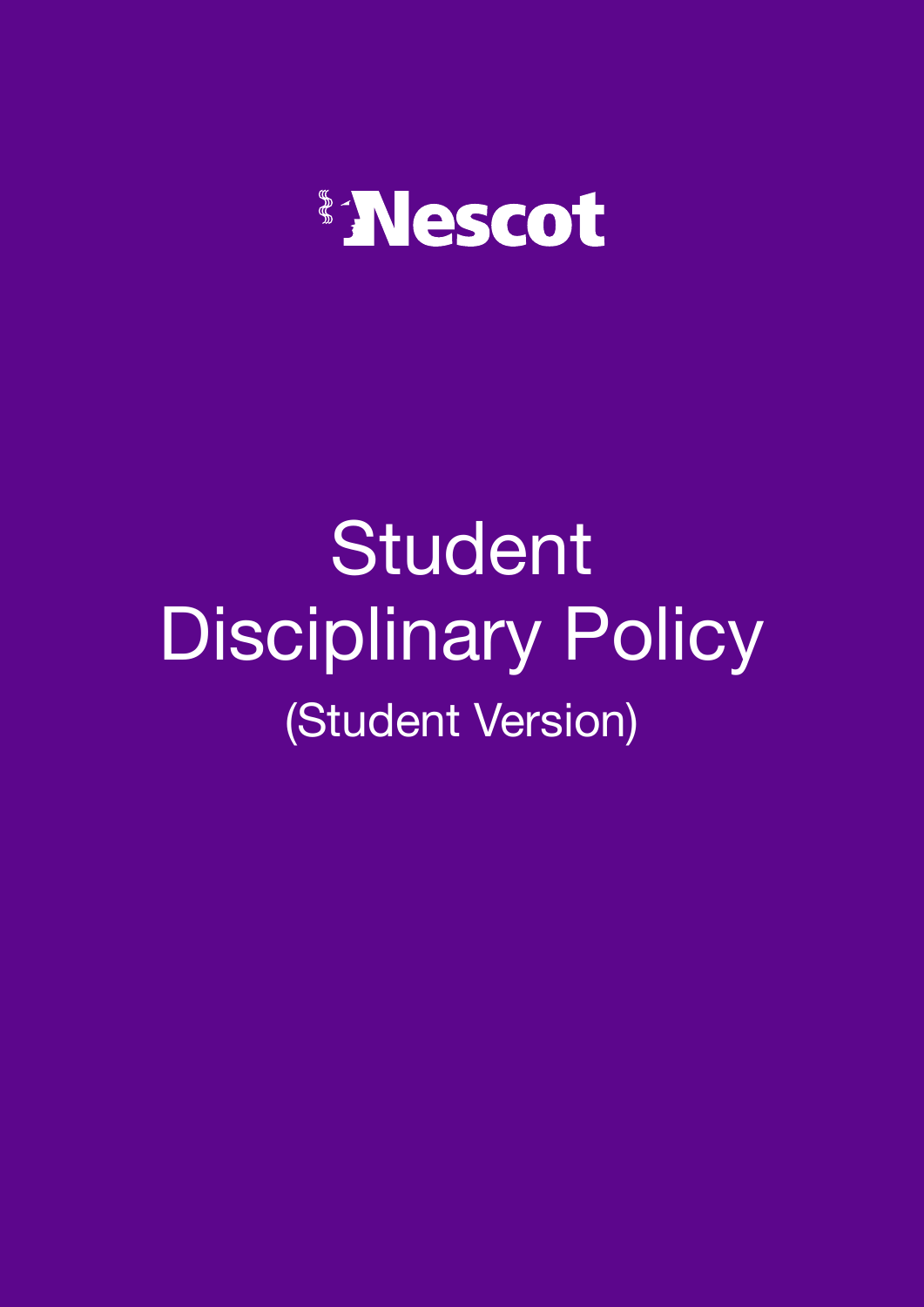**Nescot is a learning community. The disciplinary policy is to keep all members of the college community safe and to make sure it is a place where all students can learn and staff can work without disruption caused by poor behaviour. The policy is also to make sure that the College's reputation is not brought into disrepute by poor behaviour of any of our students. The policy is designed so that in the vast majority of cases students are allowed to take steps to improve.** 

## Student Code of Conduct

#### **These make clear what our expectations are of you as Nescot students**

#### **You will**

- 1. Strictly comply with the Government's current guidelines about keeping safe from **COVID-19 Coronavirus** and how these are implemented across all of the college site and in all areas including classrooms, workshops, learning resources centre, realistic working environments, toilets and all of the public and social areas including the car park, corridors, lifts and stairwells. If necessary to reinstate some or all of the previous requirements then strict compliance means that you will:
	- a. Ensure that you stay inside your **faculty / zone bubbles** and under no circumstances break this by going into other zones / bubbles;
	- b. Ensure that you wear **face coverings (unless there is a valid exemption) in all indoor communal and public areas** around the college, for example, corridors, stairwells, lifts, the refectory, toilets, reception areas;
	- c. Ensure that you **do not mix with students from other faculty zones / bubbles** on the campus either indoors or outdoors;
	- d. Ensure that, as a representatives of the College, you wear **face coverings in compliance with government guidance and law in local shops and on public transport**;
	- e. Ensure that you **do not use COVID-19 as a means of intimidating, unnerving or upsetting other students, staff or visitors** through threats or in jest;
	- f. Ensure that you **maintain current social distancing regulations** and comply with notices and floor markings around the College which are designed to help you comply with this;
	- g. Ensure that you comply with the guidance and instructions as set out in your College induction sessions and in tutorials.
	- h. The above requirements are liable to change and they might be relaxed / reinstated at short notice. You must adhere to the current guidance as requested.
- 2. Obey the law including laws on theft, fraud, graffiti, damage to property, violence, substance abuse, carrying offensive or dangerous weapons, possession of drugs and alcohol as well as intent to supply drugs.
- 2. Wear the college ID card and lanyard at all times when on college property and always disclose identity when requested to do so by Security or other staff
- 3. Treat fellow students and staff with courtesy and respect, regardless of their disability, gender, sex, age or ethnicity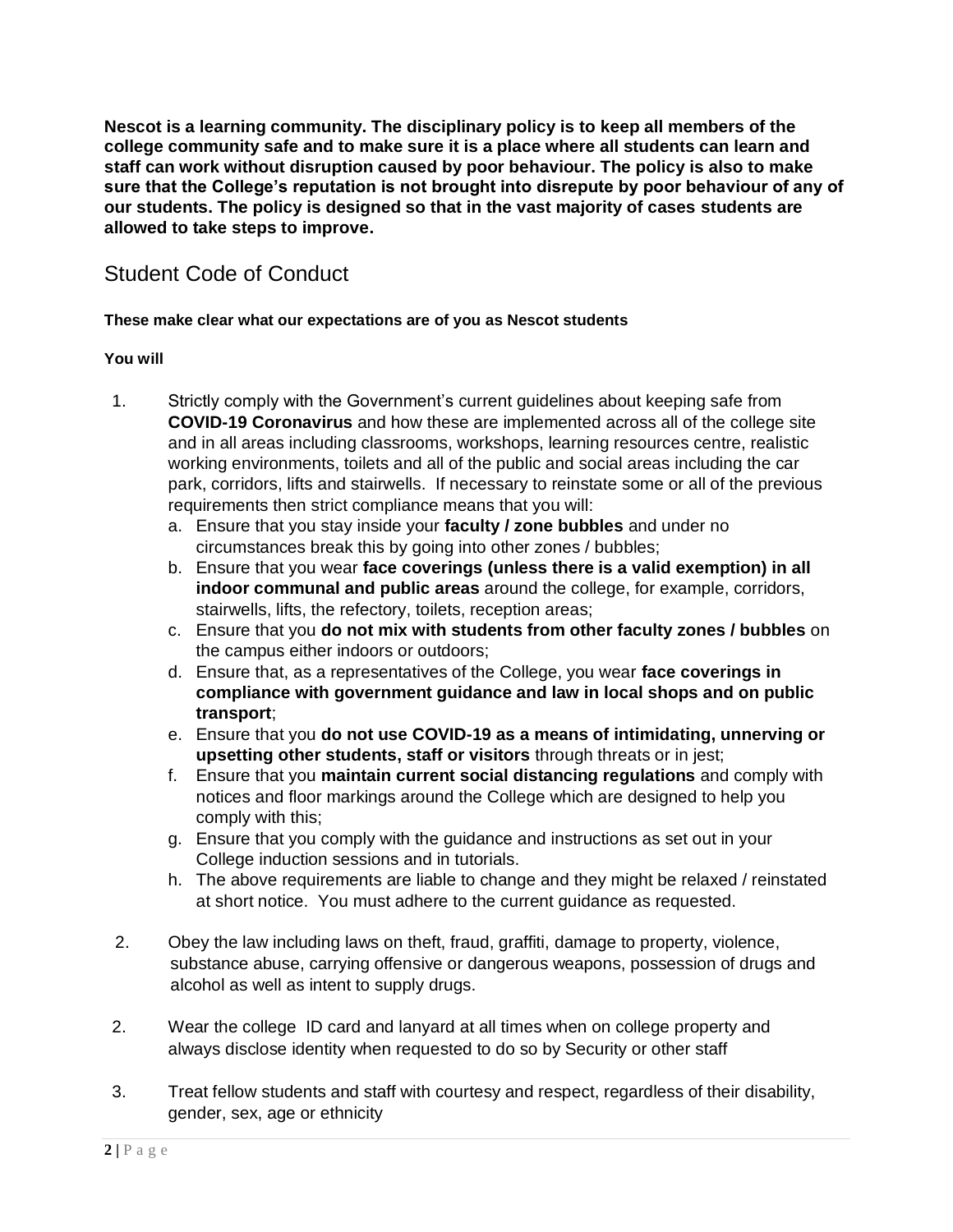- 4. Fully support the College in promotion of equality and diversity practices
- 5. Follow all College health and safety guidelines at all times, including the evacuation procedures
- 6. Attend all classes, be punctual and hand work in on time
- 7. Follow reasonable instructions from staff
- 8. Obey College computer network regulations
- 9. Use technology and devices appropriately and in a way that supports learning
- 10. Drive with due care in and around College premises
- 11. Respect the College environment
- 12. Only smoke (including vaping) in designated smoking areas.
- 13. Respect the community and act responsibly whilst using surrounding areas of the college grounds

#### **You will not**

- 1 . Take any deliberate of wilful acts that breach Government and college guidelines and rules about keeping safe from the risks of COVID-19 Coronavirus.
- 2. Endanger yourself or others, through deliberate of wilful actions that breach Government and college guidelines and rules about keeping safe from the risks of COVID-19 Coronavirus. This might include (not exhaustive): spitting; failure to comply with social distancing; failure to comply with identified and required safe entry and exits; failure to comply with basic hygiene requests; persistent lateness / poor time-keeping which disrupts measures to keep staff, students and visitors safe.
- 3. Distract others or be disruptive in and out of class
- 4. Bully or harass others including through social media or other online means, or encourage and join in with such behaviour
- 5. Use inappropriate or offensive language or behaviour
- 6. Plagiarise (see Plagiarism Policy), cheat or copy work from other students
- 7. Fight or use threat of violence, or encourage and join in with such behaviour
- 8. Give your own Learner ID to others for use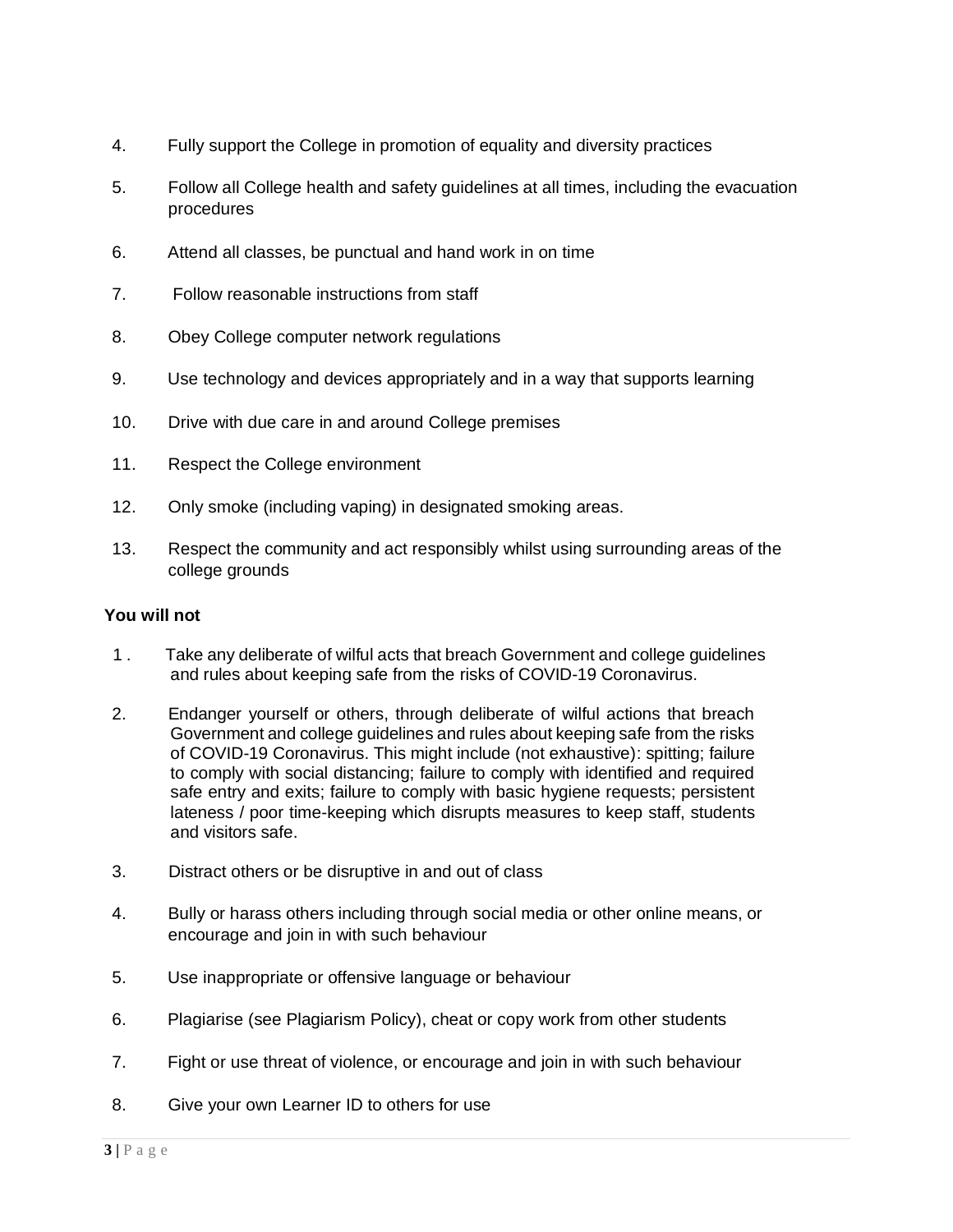- 9. Make fraudulent claims/alter Learner ID cards, College records, signatures etc.
- 10. Bring animals onto campus without permission
- 11. Bring friends or family onto College premises without permission from the Principal or her representatives
- 12. Organise private functions on College premises or in the College's name without permission from the Principal or her representatives
- 13. Take part in any gambling activities
- 14. Bring the college into disrepute through any of your actions.

*This list is not exhaustive or exclusive and situations of a similar nature will be dealt with in accordance with these guidelines. Please note that all incidents which involve breaking the law, including all drug related incidents will be passed to the Police immediately*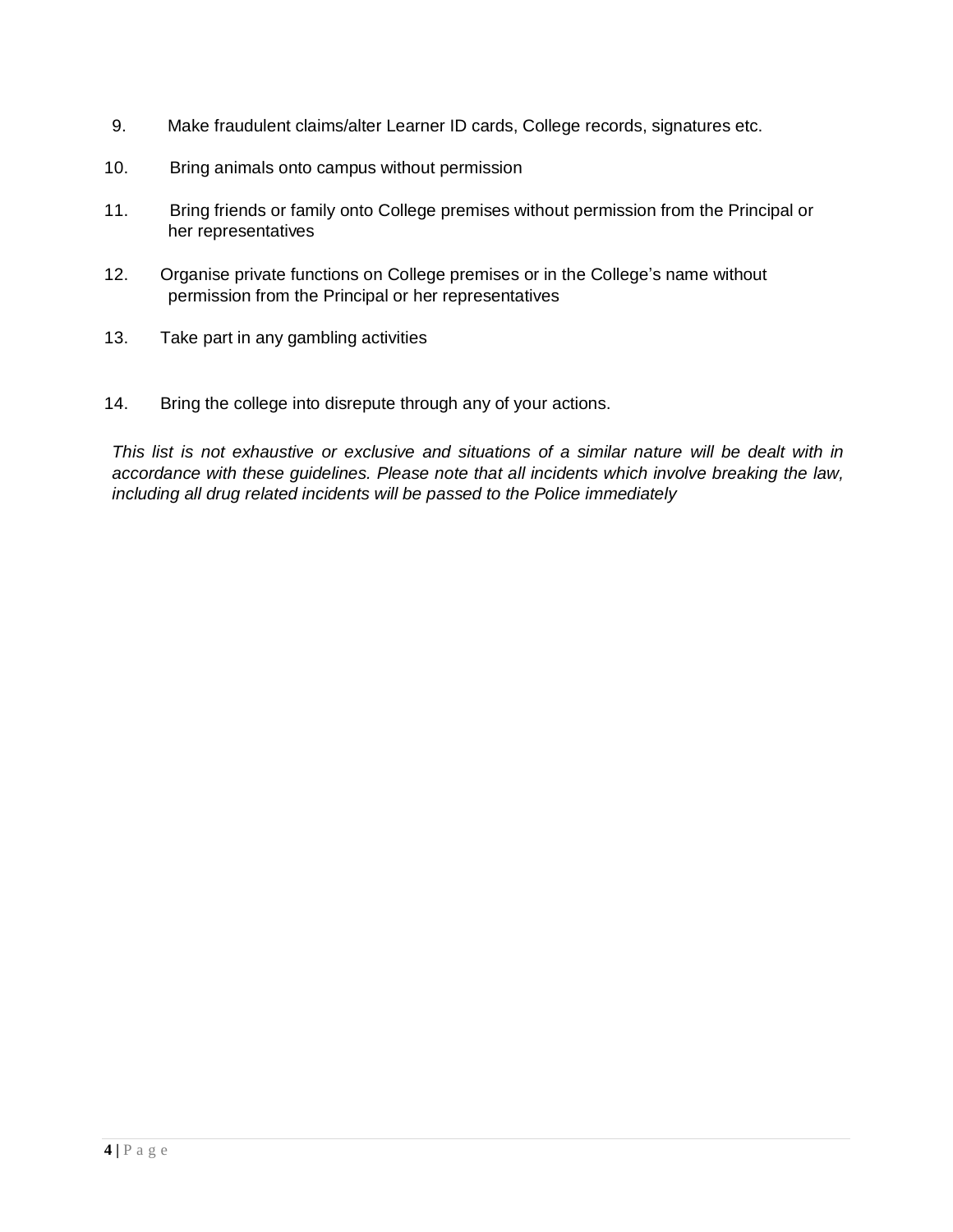## **1 The purpose of the policy and how it works**

1.1 The purpose of this policy is to help you, as a student, to keep safe and to do well at college. It sets out what will happen if your behaviour, attitude and / or attendance falls below expected standards.

There are 5 really important things you need to do at all times, these are to:

- display my ID Badge;
- respect myself and others;
- respect the environment;
- behave responsibly;
- strive for success.
- 1.2 The policy ensures that all students are treated the same.
- 1.3 The policy ensures that things are done on time.
- 1.4 The policy ensures that rules about attendance and behaviour apply to all students, including full time, part-time, young people, adults, apprentices and so on.
- 1.5 The policy ensures that everyone knows what they need to do and what happens when the Code of Conduct is broken, and/or when major or gross misconduct occurs by a student.
- 1.6 Although this Policy applies to students enrolled on Higher Education (HE) it is applied in agreement with our validating HE Institution partners should this be relevant (excepting Open University programmes where the College policy and process applies.)

#### **2 Scope (what's in the policy)**

- 2.1 The Disciplinary Policy reflects and supports the:
	- the Student Code of Conduct:
	- the Mission of the College;
	- the College policy on progression (to your next course or next year of your course) and performance where there are concerns about student performance in the classroom;
	- Policies and procedures on student welfare, including safeguarding, disability and mental health, and substance misuse;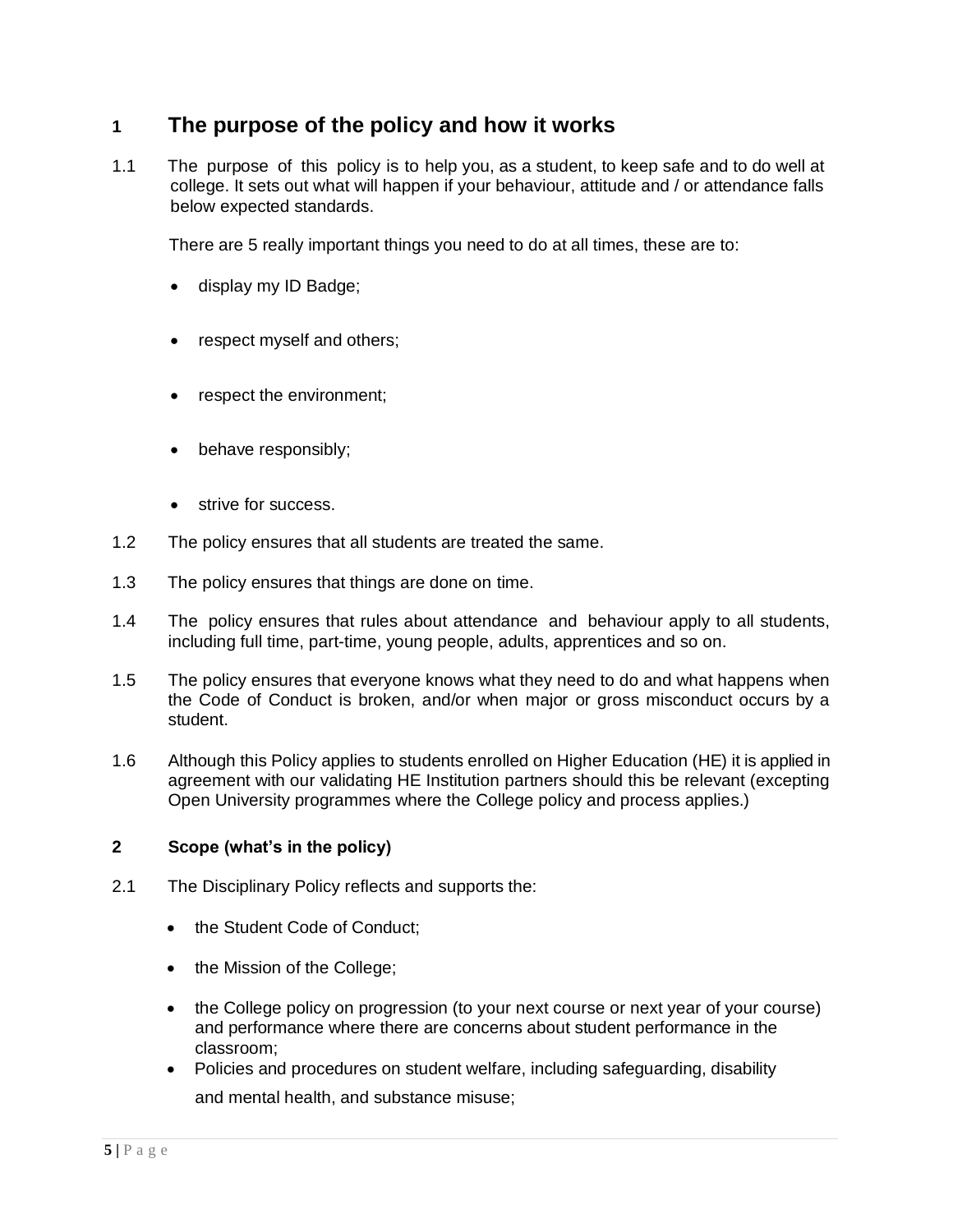- The rules of natural justice (the rule against bias and the right to a fair hearing);
- The principles of restorative practice, which seeks to repair and improve relations between involved parties, for example, where two or more students have disagreements with each other;
- Academic misconduct procedures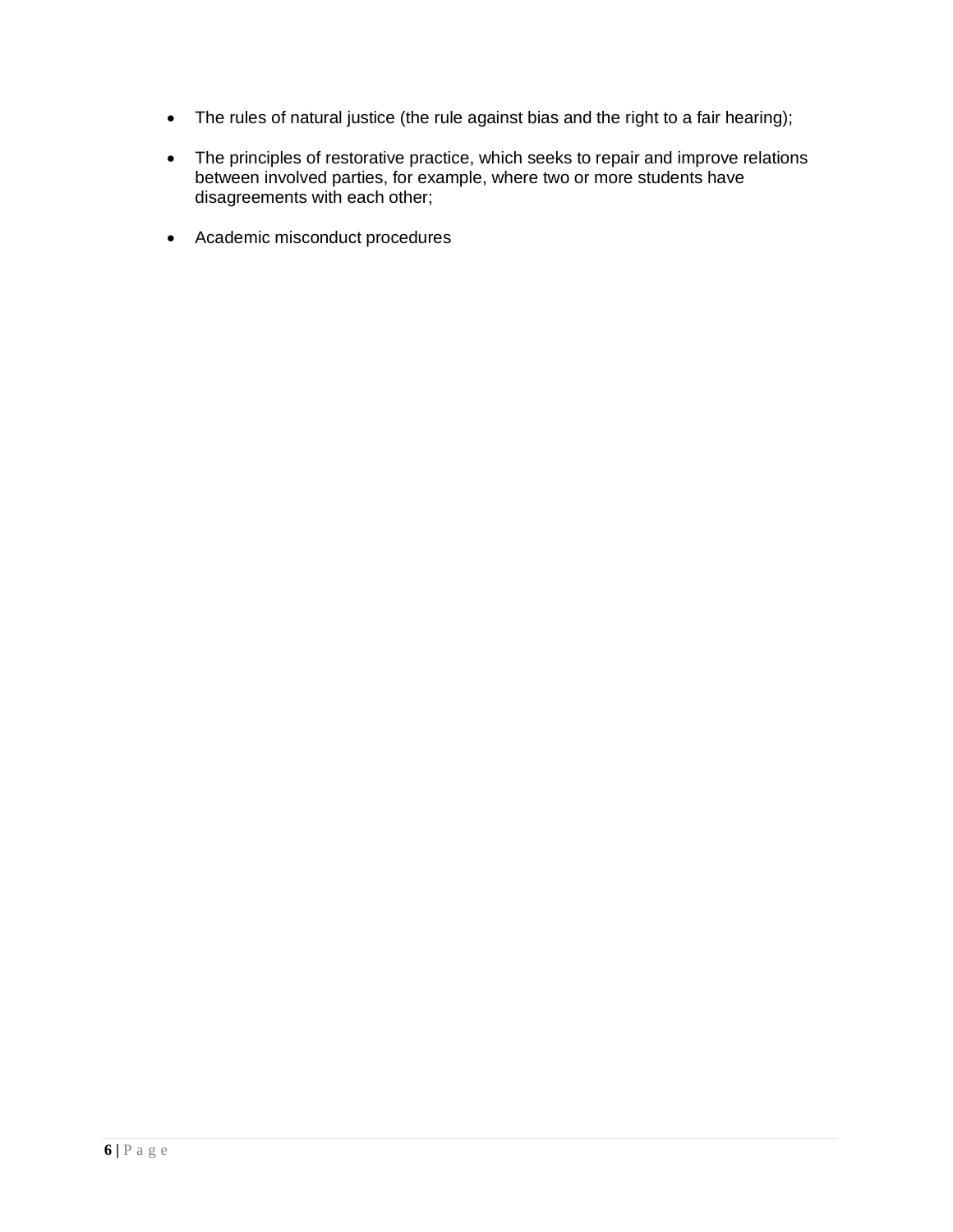## **3 How the policy works**

- 3.1 The policy takes into account:
	- current legislation;
	- the role of your parents / carers and if you are an apprentice (if you are a young person or a high needs student), your employer if you are an apprentice;
- 3.2 The College has an obligation to ensure that if the disciplinary policy is applied to you get a fair hearing. You will be given a copy of the Code of Conduct on joining the College and will be told about it as part of your induction.
- 3.3 The College will decide if a matter is referred to the Police, unless we are required to do this automatically by law.

## **4 Who is responsible for student discipline at Nescot**

- 4.1 All staff in the College have a responsibility to maintain discipline in all areas of the College. If you behave in a manner that could lead to a breach of the Code of Conduct you will be warned and that disciplinary action could follow. If, however, you behave poorly in a way that is very serious i.e. gross misconduct you will be suspended immediately whilst the matter is investigated ahead of a panel hearing to see if you are allowed to stay at college.
- 4.3 You are required to confirm you have read and understood the Code of Conduct during induction.

A copy is available on Google Classroom

### **5 Breaches of Discipline**

- 5.1 There are two elements to the disciplinary process, these are:
	- low level disruption;
	- formal performance and behaviour management.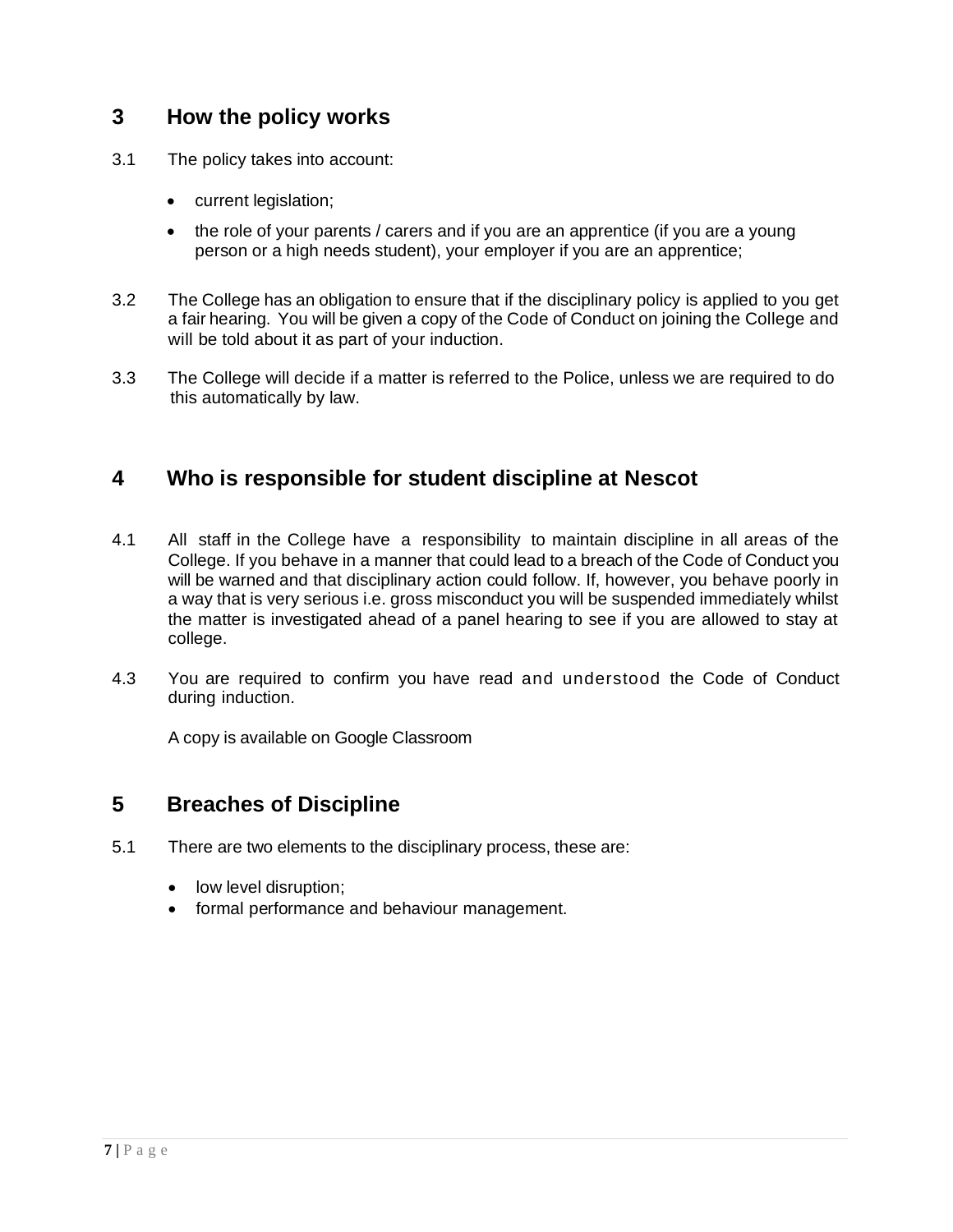## **6 There are 3 main stages**

6.1 However, be aware that in the event of an act of gross misconduct being alleged the College can suspend you immediately and go straight to stage 3 gross misconduct panel hearing.

#### 6.1.1 **Stage 1**

Your Personal Development Coach / Tutor will monitor low level disruption. Following 3 low disruption notifications a stage one supportive tutorial meeting will take place with actions set for improvement.

#### 6.1.2 **Stage 2**

 Following a further breach or if there is a serious behaviour or performance issue a stage 2 formal meeting will take place with the Head of Department or Director of Faculty, this will also include parents / carers.

#### 6.1.3 **Stage 3**

 Following a further breach **or if a student commits gross misconduct a stage 3 gross misconduct panel hearing will be convened.** There are 3 outcomes from this panel:

• case not proven;

or

exclusion from the College;

or

- return to College with Final Written Warning and action plan to improve of up to one month, if the student breaks this then he / she will be permanently excluded from the College.
- 6.1.4 If you are excluded from the College you will not be permitted to return for a minimum of 12 months.

#### **Some examples of breaches of behaviour**

#### **Minor Breach – Low Disruption**

Minor breaches of the Student Code of Conduct include attendance and punctuality, unauthorized absences, non-submission of coursework, disruptive behaviour, failure to wear ID badge or continually forgetting it, smoking in non-designated areas, noisy and disruptive in class.

#### **Major Breach - Serious behaviour or performance management issues**

Major breaches of the Student Code of Conduct include failure to improve against the action plan target(s) set, deliberate or wilful actions which breach the Government's and the College's guidelines about keeping safe from COVID-19 Coronavirus, offensive language, persistent non-attendance or failure to wear ID badge, refusal to identify themselves, incapability through drugs or alcohol,acting in an unsafe manner including failure to comply with health and safety policy, harassment, disruption to the work of others.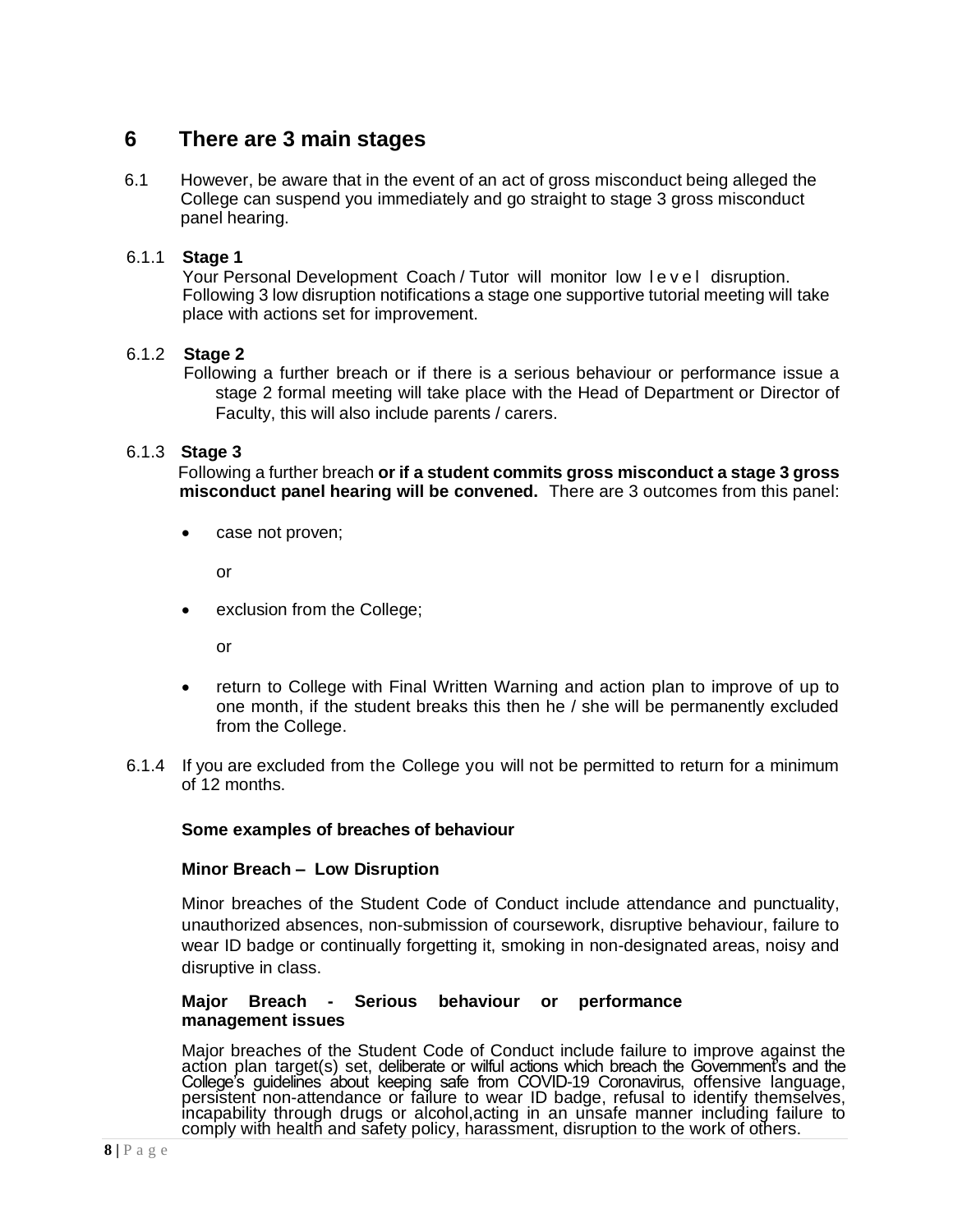#### **Gross Misconduct Breach**

Gross breach of the Student Code of Conduct includes failure to improve against the action plan, breaching the terms of the RED attendance card, deliberate or wilful actions which breach the Government's and the College's guidelines about keeping safe from COVID-19 Coronavirus malpractice, theft, forgery, violence, serious threat of violence, dealing in illegal substances, deliberate damage to property (to which damages will be sought), sending or accessing and/or downloading of pornographic/offensive/terrorist material via the internet, any unauthorized interference with software or data belonging to or used by the College, serious bullying, and any criminal activities affecting the College or other students.



•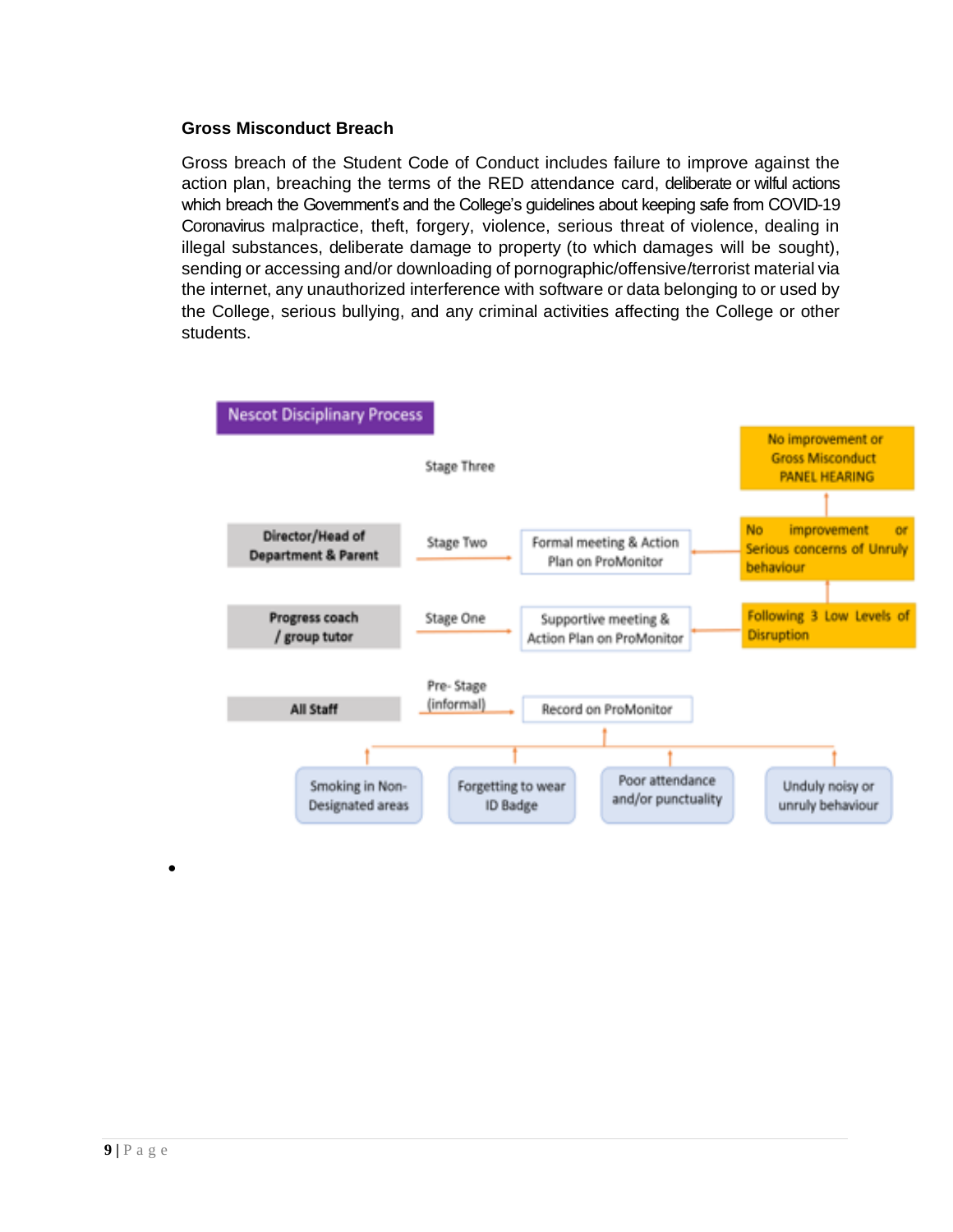## **7 Suspension**

- 7.1 Where there is reason to believe that you have committed an act of gross misconduct you will be suspended from the College by either a Director of Faculty or SMT member.
- 7.2 During a suspension an investigation will take place in preparation for a Disciplinary Hearing.
- 7.3 During a suspension you will be set coursework to do. You will only be allowed on to the College site with written permission for the following reasons:
	- for meetings/interviews;
	- to submit coursework to meet deadlines;
	- to take examinations;
	- to use the learning resource centre (LRC).

#### **8 Cooling Off**

- 8.1 Where an incident requires a "cooling off" you may be asked to leave the College premises or to move to a specific place within the College up to a maximum of a day.
- 8.2 "Cooling off" can be used as a sanction for up to a maximum of 4 weeks and will always be followed by a formal action plan and contract.

#### **9 Support for you**

- 9.1 You are entitled to be accompanied to a Disciplinary Hearing by a parent / guardian, a relative or social worker but not by a person active in legal or other professional work, unless the College otherwise agrees.
- 9.2 You may discuss disciplinary charges brought against them with the Student Services Welfare team who will provide support as requested.

## **10 Appeals**

10.1 You have a right of appeal against suspension and the outcome of Stage 2 and Stage 3 Disciplinary Hearings. These can be made to the Deputy Principal within 2 weeks of the notification of outcome. There is no right of appeal if there is a significant breach in behaviour during the first 6 weeks at College